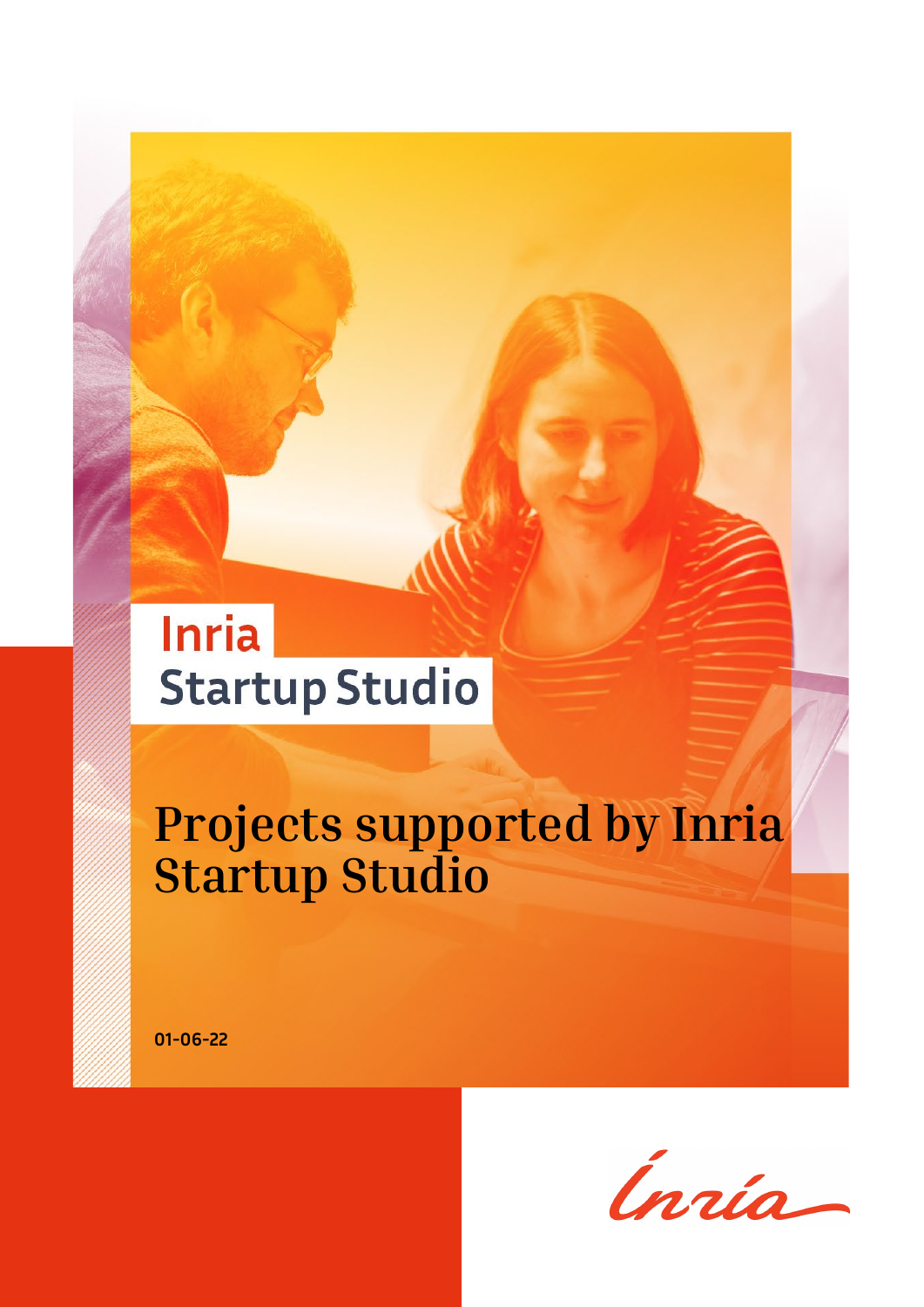| Project                                | Description*                                                                                                                               | <b>Contacts</b>                                   | Year |
|----------------------------------------|--------------------------------------------------------------------------------------------------------------------------------------------|---------------------------------------------------|------|
| Abbreviõ                               | Response to calls for tenders and co-contract-<br>ing projects using NLP.                                                                  | <b>Guillaume Roger</b><br>Luc André               | 2022 |
| <b>Cordos</b>                          | Social network for memes                                                                                                                   | Célestin Cordos                                   | 2022 |
| <b>DeepTrust</b>                       | Secure digital services to strengthen authenti-<br>cation ceremony with an approved identity                                               | Youssef Rafa                                      | 2022 |
| <b>EOL Robotics</b>                    | Optimization of wind farm control by machine<br>learning                                                                                   | Paul Aubin                                        | 2022 |
| <b>Kune Travel</b>                     | Smart trip planning assistant                                                                                                              | <b>Maxime Phelipot</b><br><b>Christian Glacet</b> | 2022 |
| Locanac                                | Interoperable platform to drive IOTs in a con-<br>nected building                                                                          | <b>Yves Papegay</b>                               | 2022 |
| <b>Shotam</b>                          | Virtual reality techniques applied to the per-<br>forming arts                                                                             | Alexandre Mao<br>Johann Oulai                     | 2022 |
| <b>Skyld</b>                           | Cybersecurity to secure the execution of artifi-<br>cial intelligence algorithms on mobile phones<br>and connected objects                 | Marie Paindavoine                                 | 2022 |
| <b>Twinical</b>                        | Pre-operative navigation software for digital as-<br>sistance in open surgery                                                              | <b>Mario Aricò</b><br>Erik Pernod                 | 2022 |
| <b>Al.Nature</b>                       | Machine learning to facilitate the identification<br>of poisonous or medically important snakes                                            | Khosro Rajabizadeh<br>Zahra Seyd                  | 2021 |
| <b>Arrandi</b>                         | Facilitate the access to R&D funding for innova-<br>tive companies and public research laborato-<br>ries                                   | Pierre Séry<br><b>Alexis Frisson</b>              | 2021 |
| <b>Anax Video</b><br>$360^\circ$       | 360-degree video editing software                                                                                                          | Navid Mahmoudian<br><b>Simon Evain</b>            | 2021 |
| CO-Idea                                | Augmented Collaboration at Work                                                                                                            | Philippe Giraudeau<br>Alexis Olry de Rancourt     | 2021 |
| Cure                                   | At the crossroads between traditional medi-<br>cines and artificial intelligence, Cure aims to<br>discover new molecules to improve health | Moncef Belguechi                                  | 2021 |
| <b>DecorAR</b>                         | Virtual reality for home design                                                                                                            | Mohammad Rouhani<br><b>Javad Amirian</b>          | 2021 |
| <b>Drimaly</b>                         | A game in which the universe adapts to the<br>players, their choices and decisions                                                         | Harold Blériot                                    | 2021 |
| <b>Element Reuse</b>                   | Digital tools for construction sites                                                                                                       | Thibault Lenart                                   | 2021 |
| <b>Energy for</b><br><b>HPC&amp;AI</b> | Optimization of the energy consumption of<br>computing centers                                                                             | Hervé Mathieu                                     | 2021 |
| <b>GeoSim</b>                          | Scaling time and accuracy in mechanical CAD                                                                                                | Nicolas Adam<br>Cédric Adam                       | 2021 |
| <b>Greeneyes</b>                       | Automation of weed control using computer vi-<br>sion and machine learning                                                                 | Ludovic Leau-Mercier                              | 2021 |
| Louise                                 | Application for monitoring female infertility<br>and reproduction                                                                          | <b>Anais Grimal</b><br><b>Atlal Boudir</b>        | 2021 |
| <b>Myrill</b>                          | Software platform for automatic trading strate-<br>gies (ATS), in particular cryptocurrencies                                              | Nicolas Carrara<br><b>Bachir Arif</b>             | 2021 |
| <b>NeuroPin</b>                        | Brain mapping solution for neurologists and ra-<br>diologists                                                                              | Antonia Machlou-<br>zarides-Shalit                | 2021 |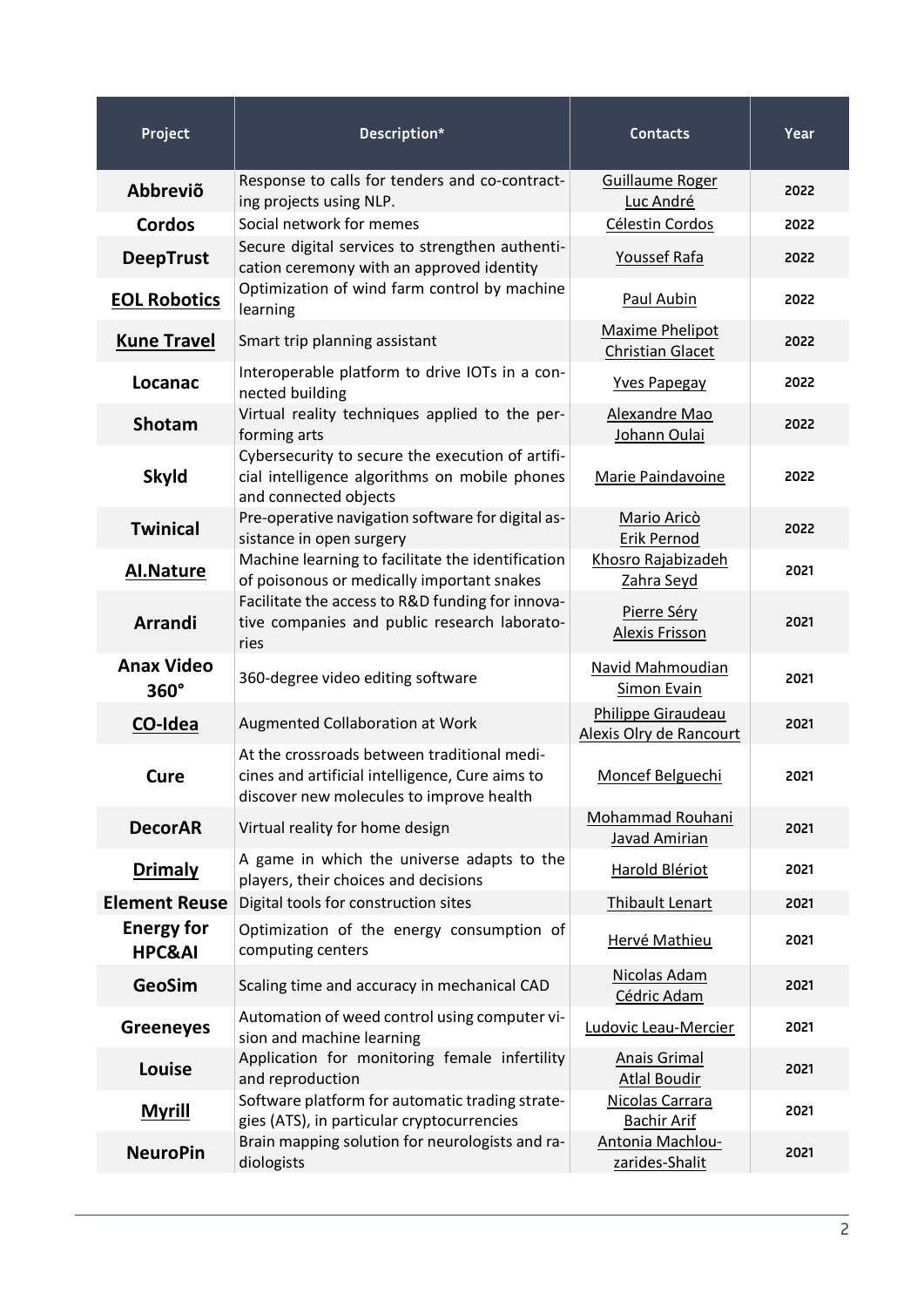| <b>Nijta</b>                      | A SaaS solution to protect speech data, based                                                                                                                                                                      | Brij Mohan Lal Sri-                                   | 2021 |
|-----------------------------------|--------------------------------------------------------------------------------------------------------------------------------------------------------------------------------------------------------------------|-------------------------------------------------------|------|
|                                   | on cutting edge voice anonymization                                                                                                                                                                                | vastava                                               |      |
| Optimo                            | Optimization solution for urban mobility                                                                                                                                                                           | <b>Geoffrey Pruvost</b>                               | 2021 |
| <b>Pulse</b>                      | Smart glasses for the hearing impaired                                                                                                                                                                             | <b>Manuel Pariente</b><br><b>Thibaud Moufle-Milot</b> | 2021 |
| Qairnel                           | Accelerate the advent of effective treatments<br>for patients with neurodegenerative diseases                                                                                                                      | Igor Koval<br><b>Stanley Durrleman</b>                | 2021 |
| Realspawn                         | An intelligent narrative engine that lets devel-<br>opers continuously generate new, narrative-<br>enriched games                                                                                                  | Viktor Gustafsson<br>Robert Falcasantos               | 2021 |
| <b>ScreenIA</b>                   | Algorithms for the analysis and prediction of fi-<br>nancial markets                                                                                                                                               | <b>Cyril Baudrillart</b><br>Georges Oppenheim         | 2021 |
| <b>Sievable</b>                   | Filtered search with machine learning                                                                                                                                                                              | Romain Zimmer<br>Leo Cances                           | 2021 |
| <b>Sonaide</b>                    | Analysis of ambient sounds for the detection of<br>loss of autonomy and analysis of noise pollution                                                                                                                | <b>Nicolas Turpault</b>                               | 2021 |
| <b>Studio Pose</b>                | A toolbox to integrate the body position esti-<br>mation in sport and entertainment applications                                                                                                                   | Léonard Torossian<br>Guillaume Adam                   | 2021 |
| <b>Unsearch</b>                   | Unsearch improves mainstream search engines<br>like Google Search by specializing them on top-<br>ics that matter to you                                                                                           | Jean-Baptiste Piacentino<br><b>Tristan Nitot</b>      | 2021 |
| <b>Urdone</b><br><b>Transform</b> | Transformation of heteregenous data for en-<br>treprise applications                                                                                                                                               | Jérémy Bénard                                         | 2021 |
| Voyance                           | Optimization of business workflows                                                                                                                                                                                 | Ajay Muroor Nadumane                                  | 2021 |
| 4loT                              | Retrofitting legacy machines for IoT enable-<br>ment                                                                                                                                                               | <b>Allex Oliveira</b>                                 | 2020 |
| <b>AgriBloT</b>                   | A data sharing solution for agriculture                                                                                                                                                                            | Oscar Roberto Bastos                                  | 2020 |
| <b>Alias</b>                      | A decentralized authorization management<br>technology enabling to scale data portability<br>through smart contracts and simple legal user<br>experiences                                                          | Mehdi Medjaoui                                        | 2020 |
| <b>Aureax</b>                     | Touch-based turn-by-turn wearable for cyclists,<br>allowing for eye-free, ear-free, safer navigation                                                                                                               | Julien Decaudin                                       | 2020 |
| <b>Avacar</b>                     | Avacar enables to put a human back behind<br>the wheel to deploy the fleets of autonomous<br>vehicles                                                                                                              | Pierre de Beaucorps                                   | 2020 |
| ΑΧΙθΜΕ                            | An intelligent tutoring assistant to differentiate<br>teaching of mathematics                                                                                                                                      | Yassine Esmili<br>Mehdi Douch                         | 2020 |
| <b>Bits2Beat</b>                  | Beat2Bits is a startup company that aims at fil-<br>tering, processing and interpreting physiologi-<br>cal data extracted from broadly available sen-<br>sors and present it in a meaningful way to<br>practicians | <b>Guillaume Attuel</b><br><b>Edouard Kleinpeter</b>  | 2020 |
| <b>CrowFox</b>                    | CrowFox aims to developp robots that pick-up<br>litter and collect waste in outdoor public<br>spaces                                                                                                               | Vincent Le Doze                                       | 2020 |
| Daspren                           | Ransomware detection                                                                                                                                                                                               | Belkacem Teibi                                        | 2020 |
| <b>DeepHawk</b>                   | Computer vision for the industry without the<br>hassle of data and integration                                                                                                                                     | Tomas Crivelli                                        | 2020 |
| <b>DeepSketch</b>                 | Lift to 3D a sketch drawn in 2D                                                                                                                                                                                    | <b>Adrien Bousseau</b>                                | 2020 |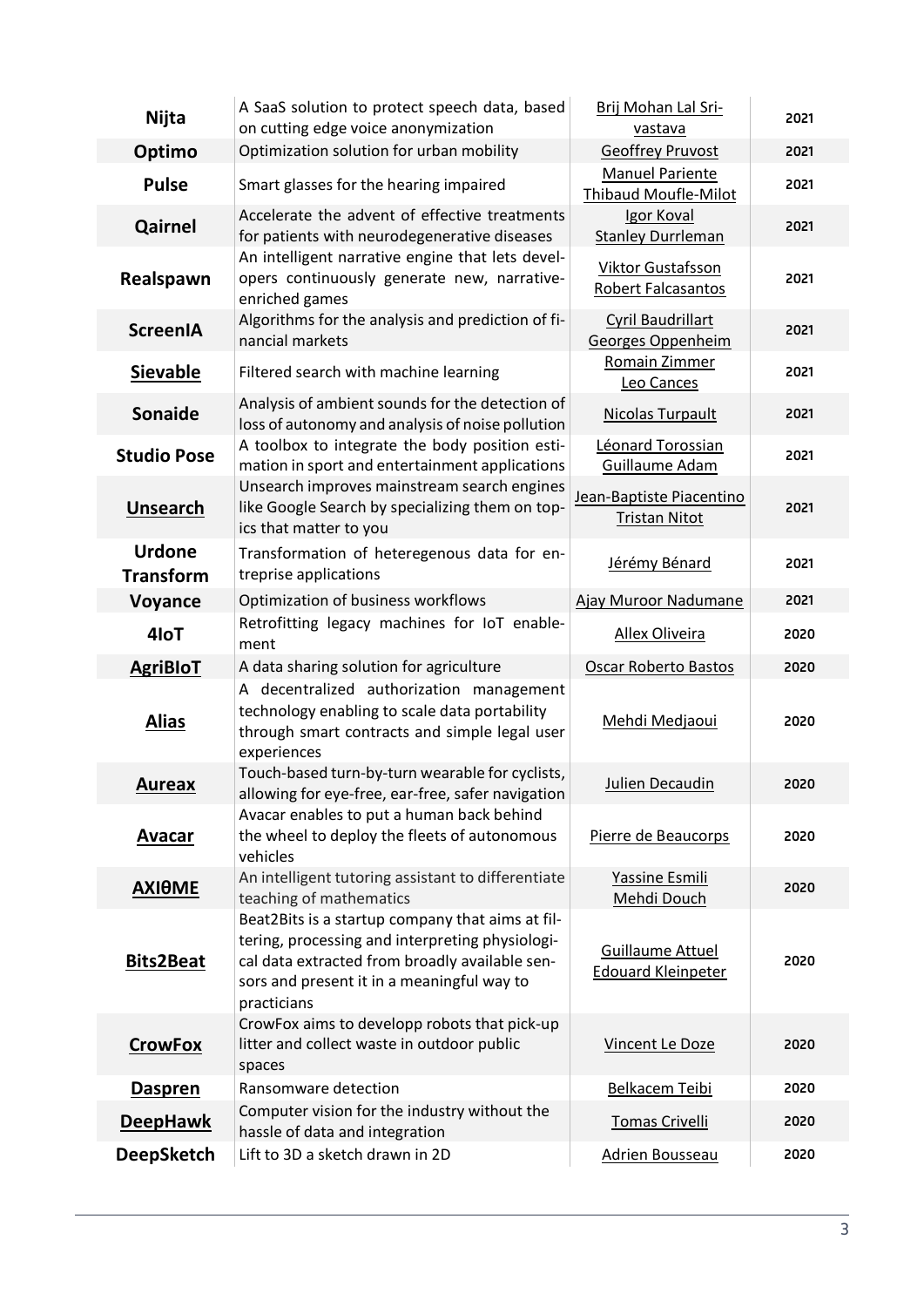|                              |                                                                                                                                                                                                                                                           | <b>Bastien Wailly</b>                                            |      |
|------------------------------|-----------------------------------------------------------------------------------------------------------------------------------------------------------------------------------------------------------------------------------------------------------|------------------------------------------------------------------|------|
| <b>Délice Robotics</b>       | At Délice Robotics we are working on the next<br>generation of food preparation and vending                                                                                                                                                               | <b>Anshul Paigwar</b>                                            | 2020 |
| <b>Flit Sport</b>            | Flit Sport develops a digital running coach<br>which individualizes training progression based<br>on every runner's personal profile                                                                                                                      | Pierre Gilfriche                                                 | 2020 |
| Greenfarm<br><b>Robotics</b> | New generation of drawings (alt to tractors) for<br>agriculture - autonomous, reliable, and sus-<br>pended: no dependency to soil conditions nor<br>topology, and without soil compaction - for an<br>economic and sustainable agriculture                | Laurent Blanchet                                                 | 2020 |
| <b>ImprEvo</b>               | ImprEvo is a solution that optimizes the E-com-<br>merce website conversion rates using artificial<br>evolution algorithms<br>Real-time intrusion prevention and vulnerabil-                                                                              | Omar Abdelkafi                                                   | 2020 |
| Introspicion                 | ity detection leveraging continuous system<br>analysis                                                                                                                                                                                                    | <b>Byron Hawkins</b>                                             | 2020 |
| <b>IPYA</b>                  | A multi-task pedestrian protection system                                                                                                                                                                                                                 | Danut-Ovidiu Pop                                                 | 2020 |
| manikinMate<br>(aka Fantôme) | Anatomical mannequins for medical training<br>and simulation                                                                                                                                                                                              | <b>Tomas Svaton</b>                                              | 2020 |
| <b>Naimrod</b>               | Binge learn Chinese                                                                                                                                                                                                                                       | <b>Benedict O'Donnell</b>                                        | 2020 |
| <b>OuiChef</b>               | An online platform for connecting chefs and<br>event organizers                                                                                                                                                                                           | Samir Perlaza<br><b>Rutger Eysvogel</b>                          | 2020 |
| <b>gatent</b>                | qatent applies Natural Language Generation<br>and machine learning to write better patent<br>applications faster                                                                                                                                          | François Veltz                                                   | 2020 |
| <b>Qirinus</b>               | Secure deployment of cloud infrastructures                                                                                                                                                                                                                | <b>Patrice Kirmizigul</b>                                        | 2020 |
| <b>Skini</b>                 | A development platform for composers to per-<br>form music in interaction with the audience                                                                                                                                                               | <b>Bertrand Petit</b>                                            | 2020 |
| <b>TerriFlux</b>             | Watching and Forecasting Territory Flux                                                                                                                                                                                                                   | <b>Julien Alapetite</b>                                          | 2020 |
| <b>T-INSIL</b>               | We provide software solutions for optimizing<br>cell culturing problems                                                                                                                                                                                   | Paul Van liedekerke<br>Dirk Drasdo                               | 2020 |
| <b>Al Verse</b>              | Deep Learning networks for of vision-based<br>applications                                                                                                                                                                                                | <b>Benoit Morisset</b>                                           | 2019 |
| <b>AnaestAssist</b>          | Augmented cardiovascular monitoring for gen-<br>eral anesthesia                                                                                                                                                                                           | <b>François Kimmig</b>                                           | 2019 |
| Closacy                      | Al meets Fashion                                                                                                                                                                                                                                          | Nourhène Alaya                                                   | 2019 |
| Concordant                   | The Concordant platform enables developers<br>to create apps across the cloud-edge-mobile<br>spectrum, supporting cooperation and discon-<br>nected operation, with a uniform local-first ar-<br>chitecture extending across the edge and to<br>the cloud | Marc Shapiro<br>Peter Lash                                       | 2019 |
| <b>Gazouyi</b>               | A parenting assistant focused on child develop-<br>ment                                                                                                                                                                                                   | Victor D'Herbemont<br>Xuan-Nga Cao                               | 2019 |
| <b>HapticMove</b>            | Technologies and tools for virtual reality with-<br>out discomfort                                                                                                                                                                                        | <b>Eric Duranson</b><br><b>Antoine Costes</b><br>Anatole Lécuyer | 2019 |
| Liminal                      | A mobile application for interactions between<br>musicians and their audience                                                                                                                                                                             | <b>Romain Tetley</b><br>Raphael Regnier                          | 2019 |